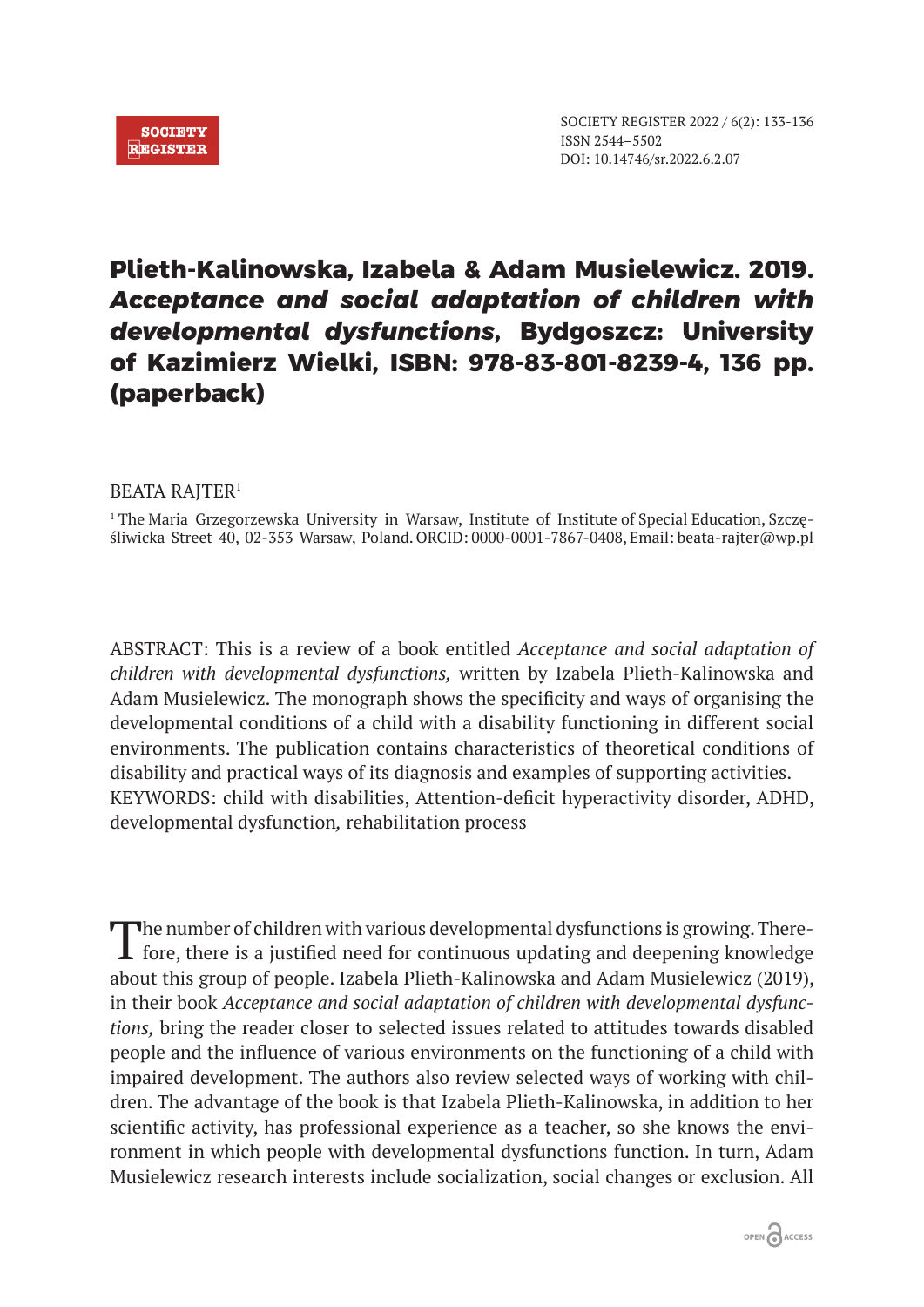these concepts refer to children whose development is disturbed.

In the first chapter, we find a short analysis of attitudes towards people with disabilities in the local environment and reference relationships with peers. The problem is the organization of social support for people with disabilities in the local community. It was pointed out that spending time with people with disabilities could change the negative social attitude. The authors rightly noticed those *rehabilitation activities in which people with intellectual disabilities participate focus primarily on reducing diagnosed dysfunctions, less on helping to regulate interpersonal contacts and supporting in stimulating social activity in their natural environment* (p. 15).

In the second chapter, the authors take up the topic of family conditions for developing and improving the functioning of a disabled child. A deep emotional crisis experienced by parents may disrupt the ability to meet the child's needs. The authors devote a lot of space to parents' experiences related to experiencing a child's disability. They rightly notice that the child's functioning and the whole family depend mainly on the parents' attitudes. The great value of this chapter is to draw attention to the need for formal and informal family support in coping with a difficult situation caused by a child's disability. A model of early development support targeted at parent-child interaction, according to Andrzej Twardowski, was proposed.

The next chapter systematizes the reader's knowledge about the Polish education system for disabled children. The authors refer to legal acts regulating the organization of educational institutions as well as material and financial assistance for disabled children. A critical analysis of the leading education system was made, which is not prepared for the education of disabled children. It was noted that a special school causes certain isolation of disabled children from healthy peers, and inclusive education would be the best solution. According to the authors, the educational proposal of the Ministry of National Education is insufficient about the needs of people with disabilities. Referring to the latest statistical data of the Central Statistical Office, the authors state that still few disabled children have the opportunity to study in mainstream schools or integration classes. Public schools do not have adequate tools to support disabled child and their families, teachers do not have the right qualifications, and the educational subsidy "does not follow a child". It was found that the school now segregates students instead of integrating.

The fourth chapter is an abbreviation of information on the organization of early support for developing a child and his family, which underlines the importance of cooperation between parents and therapists. Izabela Plieth-Kalinowska proposes her own model of cooperation. The model includes possible ways to establish collaboration between specialists and parents, the principles of cooperation in improving contact with children and the principles of joint preparation to implement activities supporting the child. The author's suggestions can be constructive both for specialists who start working with parents of a disabled child, as well as for those who encounter difficulties in contact with parents. At the end of the chapter, the author briefly describes the therapeutic methods.

A joint chapter on the functioning of a child with developmental dysfunctions in the public space (family, school, kindergarten) is based on research following case study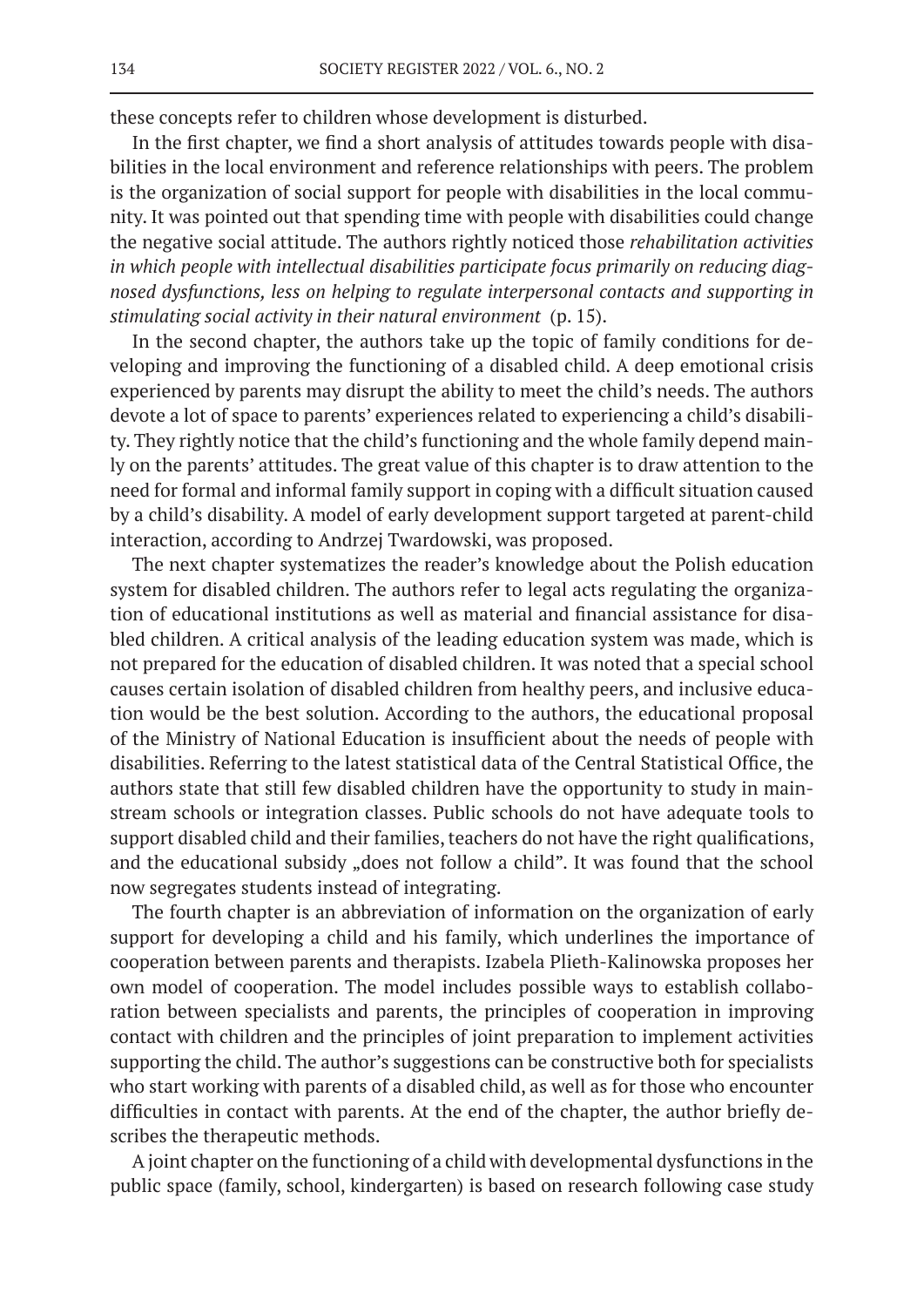and research principles. Although the book's title indicates a reference to children, case studies for unexplained reasons concern adults. The advantage of this chapter is to describe the benefits of inclusive education.

The penultimate chapter introduces the reader to selected ways of working with children with attention deficit hyperactivity disorder and Down Syndrome. The structure of this chapter is a bit chaotic, disordered. It is unknown if the presented methods relate to work with the previously described child or just a description of the method. The value of this chapter is the placement of exemplary Individual Educational and Therapeutic Programs (IPET). In the last chapter, the authors raise the topic of peer community influence on the functioning of a child with developmental dysfunctions. The analysis is based on two case studies in which, unfortunately, there is no explicit reference to peer relationships.

The book's structure, and above all, the order of the chapters, is a bit chaotic. In the first and the last chapter, the authors take up the subject of relationships with their peers. Also, the topic of the second and third chapters is repeated in the fifth chapter. Including an issue in one chapter or subsection will help the reader understand the content. The chapter could start with the theoretical aspect and end with an example of a life or case study.

The book's title indicates that it applies to children, while some case studies refer to adults. The terminology used is also not consistent. In some chapters, the authors use the term, *disabled child*, while the *child with developmental dysfunctions in others*. It should be explained to the reader how the authors understand the term *developmental dysfunction*. Despite some critical comments, I greatly appreciate the book. This is undoubtedly an essential source of information about the functioning of children with impaired development in Polish society. Although the authors analyze known problems, and the conclusions are not surprising, I think that the book will find recipients, especially among pedagogy students. Its advantage is that the authors gave specific ways/suggestions for actions that could improve the help system for people with disabilities in Poland. In addition, the book has an extensive bibliography that enhances its quality.

**FUNDING:** This research received no external funding. **CONFLICT OF INTEREST:** The author declares no conflict of interest.

## **REFERENCES**

Plieth-Kalinowska, Izabela & Adam Musielewicz. 2019. *Akceptacja i adaptacja społeczna dzieci z dysfunkcjami rozwojowymi*. Bydgoszcz: Wydawnictwo Uniwersytetu Kazimierza Wielkiego w Bydgoszczy.